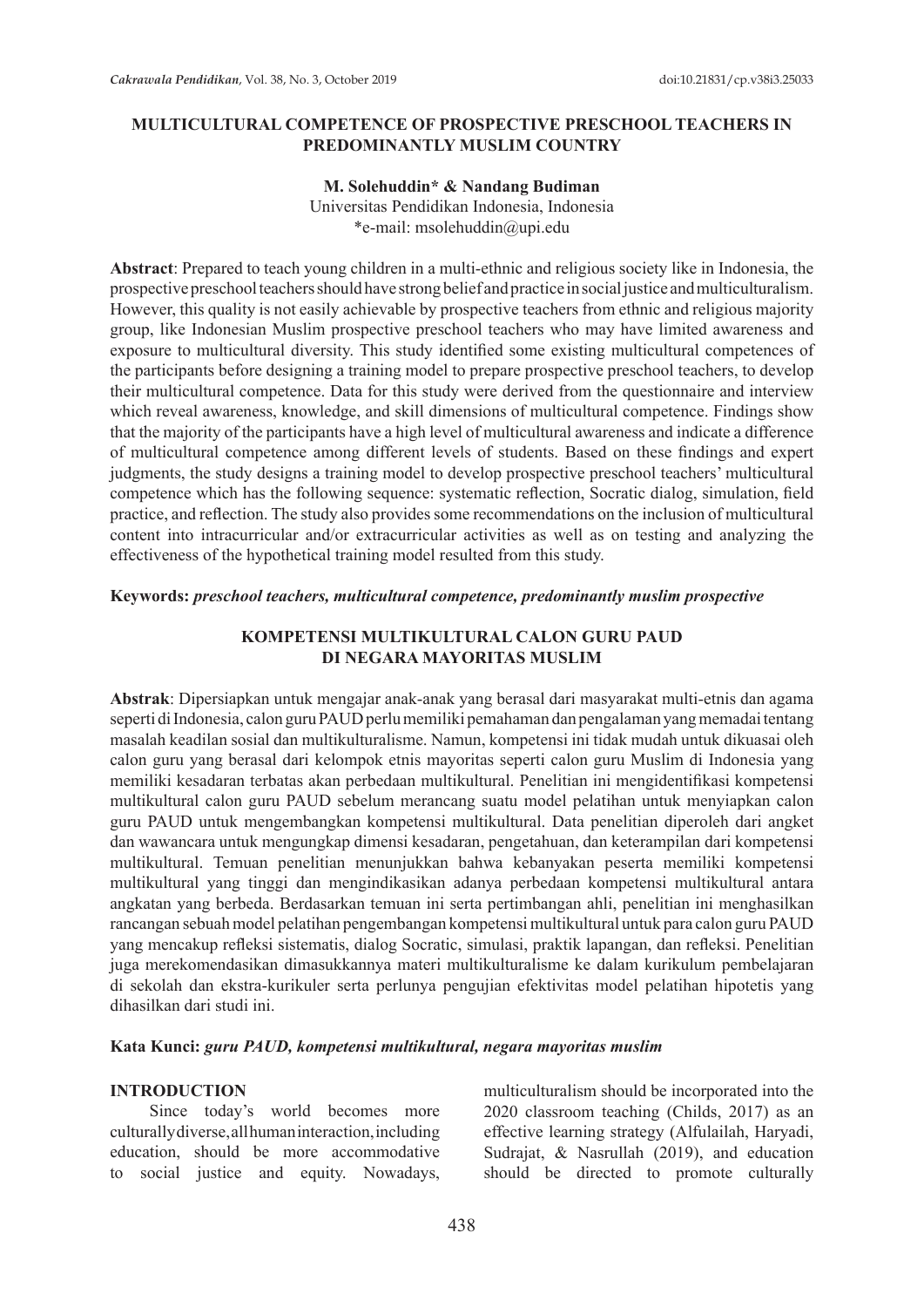responsive teaching as a principal pedagogy (Walter, 2018) with local policy of curriculum developed based on the cultural values (Ghufron, Budiningsih, & Hidayati, 2017). In this era, human resources need to acquire new competencies completely different from the current ones (Wagiran, Pardjono, Suyanto, Sofyan, Soenarto, & Yudantoko, 2019), even technology literacy has become an important identity of counselor's cultural competence (Farozin, 2019). In fact, issues of social justice and equity have recently also become a serious attention among scholars of early childhood education (Blodorn, O'Brien, Cheryan, & Vick, 2016; Enoksen & Sandal, 2015). This increasing concern for more social justice is more relevant for educators of preschool teachers in Indonesia, a multiethnic and culturally diverse community.

Indonesia is a good example of multicultural country. The archipelago is home to 1,128 local ethnicities inhabiting about 17,508 islands across the archipelago, speaking more than 700 ethnic languages (RoI, Setjen MPR RI, 2012). Without sufficient understanding of multiculturalism, as some scholars have hinted (Hays & Erford, 2010; Kagnıcı, 2011; Baruth & Manning, 2012; Spanierman & Poteat, 2005), the country may experience interethnic conflict and intercultural clash, as what has happened with a few cases of inter-ethnic clashes among local ethnic groups. Instead of creating more harmony, unresponsiveness to diversity may lead to social unrest (Norman, 2000). At regional level, the need for more culturally responsive preschool teachers is more salient with the establishment of ASEAN Economy Community in 2015.

Consequently, multicultural competence among educators becomes more necessary in multi-ethnic Indonesia. Teachers' acquisition of this competence enables children of different cultural backgrounds to live together in peace and harmony in the future (Hays & Erford, 2010; Cates, Schaefle, Smaby, Maddux, & Beauf, 2007; Jackson, 2006). For this reason, many studies have been conducted on the importance of multiculturally responsive teaching and pedagogy among majority teachers particularly White teachers among secondary schools in US and other White majority contexts (Cicchelli & Cho, 2007; Villegas, 2007; Gay, 2010, 2013; Bonner, Warren, & Jiang, 2018), including among preschool teachers (Perkins & Mebert, 2005). However, the issue of multiculturally responsive teaching among non-White majority like the case of majority Muslim pre-service preschool teachers in Indonesia is still under study. This non-White majority is often ignored but actually important to address in non-White context. Besides, studies on majority or minority groups also focuses on in-service teachers and neglect pre-service teachers who will, in fact, teach in a more culturally diverse context.

Therefore, this study focuses on the awareness, knowledge and practice of multiculturally responsive teaching and pedagogy of the participating pre-service preschool teaching from a public university in Bandung, Indonesia. The majority issue in this study is not racial (white and non-white) but ethnical (majority and minority) and ideological (Islam as majority and non-Islam as minority).

However, most studies on the development of multicultural competence have focused on a correlational study between teachers' multicultural attitudes and practices (Linwood, Nicole, & Donell, 2008; Bidell, 2012). These studies have not addressed teachers' development of these attitudes and practices. Considering the importance of developing teachers' multicultural competence as part of learning autonomy and sustainability, designing a training for developing preschool teachers' multicultural competence is deemed more necessary. The training should develop prospective teacher's awareness on the importance of their own cultural values and knowledge, personal sensitiveness to the cultural background of their future students as well as develop skills to appreciate and accommodate students' cultural background in their learning process for more harmonious diversity (Gay, 2010; Baruth & Manning, 2012). The development of multicultural competence should also include multicultural social desirability, ethnic identity development, self-efficacy to multicultural encounters, and multicultural empathy (Hays & Erford, 2010).

Based on the above mentioned discussion on multicultural competence and multiculturally responsive attitudes among predominantly participating Muslim preschool teachers, the study formulates the following questions. What is the participants' multicultural competence and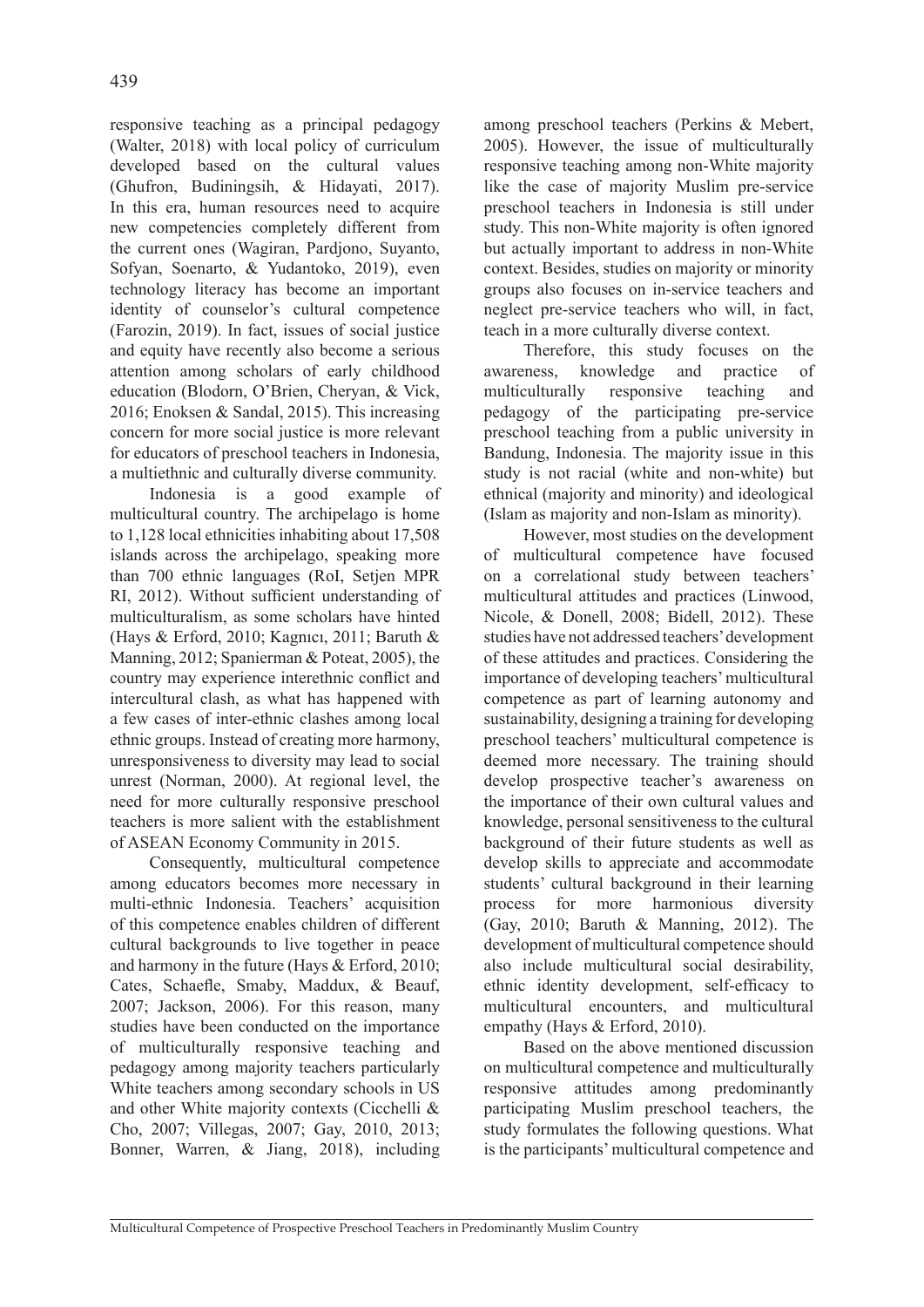|        | Low        | <b>Medium</b> | <b>High</b> | <b>Total</b> |  |
|--------|------------|---------------|-------------|--------------|--|
| Year 2 | $0(.00\%)$ | 9(21.95%)     | 32 (78.05%) | 41           |  |
| Year 3 | $0(.00\%)$ | $8(20.51\%)$  | 31 (79.49%) | 39           |  |
| Year 4 | $0(.00\%)$ | $1(2.33\%)$   | 42 (97.67%) | 43           |  |
| Total  | $0(.00\%)$ | 18 (14.63%)   | 105(85.37%) | 123          |  |

**Table 1. Inter-Cohort Multicultural Competence of Prospective Preschool Teachers** 

| Table 2. The Attainment of Participants in Aspects of Multicultural Competence |  |  |
|--------------------------------------------------------------------------------|--|--|
|                                                                                |  |  |

| <b>Aspects</b>                                       | <b>Dimensions</b>   | Year <sub>2</sub> | Year <sub>3</sub> | Year <sub>4</sub> | Average |
|------------------------------------------------------|---------------------|-------------------|-------------------|-------------------|---------|
| Awareness on values and bias<br>of one's own culture | Attitude and belief | 89.84%            | 88.03%            | 95.35%            | 91.07%  |
|                                                      | Knowledge           | 82.44%            | 84.62%            | 92.09%            | 86.38%  |
|                                                      | <b>Skill</b>        | 65.04%            | 68.38%            | 74.42%            | 69.28%  |
| Average                                              |                     | 79.11%            | 80.34%            | 87.29%            | 82.25%  |
| Awareness on values and bias<br>of other's culture   | Attitude and belief | 84.15%            | 79.49%            | 83.72%            | 82.45%  |
|                                                      | Knowledge           | 63.41%            | 69.23%            | 79.07%            | 70.57%  |
|                                                      | <b>Skill</b>        | 78.05%            | 82.05%            | 86.05%            | 82.05%  |
| Average                                              |                     | 75.20%            | 76.92%            | 82.95%            | 78.36%  |
| Culturally responsive<br>interaction or learning     | Attitude and belief | 58.54%            | 60.68%            | 71.32%            | 63.51%  |
| intervention strategy                                | Knowledge           | 62.06%            | 65.82%            | 73.90%            | 67.26%  |
|                                                      | <b>Skill</b>        | 56.62%            | 56.60%            | 59.967%           | 57.73%  |
| Average                                              |                     | 59.07%            | 60.03%            | 68.40%            | 62.50%  |
| Average of multicultural competence                  |                     | 71.13%            | 72.77%            | 79.54%            | 74.48%  |

More specifically, the attainment of participants' multicultural competence (in terms of percentage of mean score to maximum score) in aspects of attitude and belief, knowledge, and skills is presented in the Table 2.

Table 2 shows that, in general, the participants have higher multicultural awareness of their own, followed by awareness of other cultures, and lower cultural response and interaction. It also seems that multicultural competence grows with age. As the table shows, the older the participating cohort, the higher the level of multicultural competence. One thing needs to note here is the skill dimension tends to be lower than the attitude-belief and knowledge ones.

Similar to the above finding, differential analysis of participants' multicultural competence through t-test at the significance level of  $\alpha$ =.05 indicating that while no difference between multicultural competence between year 2 and year 3, year 4 is higher significantly than the both ones.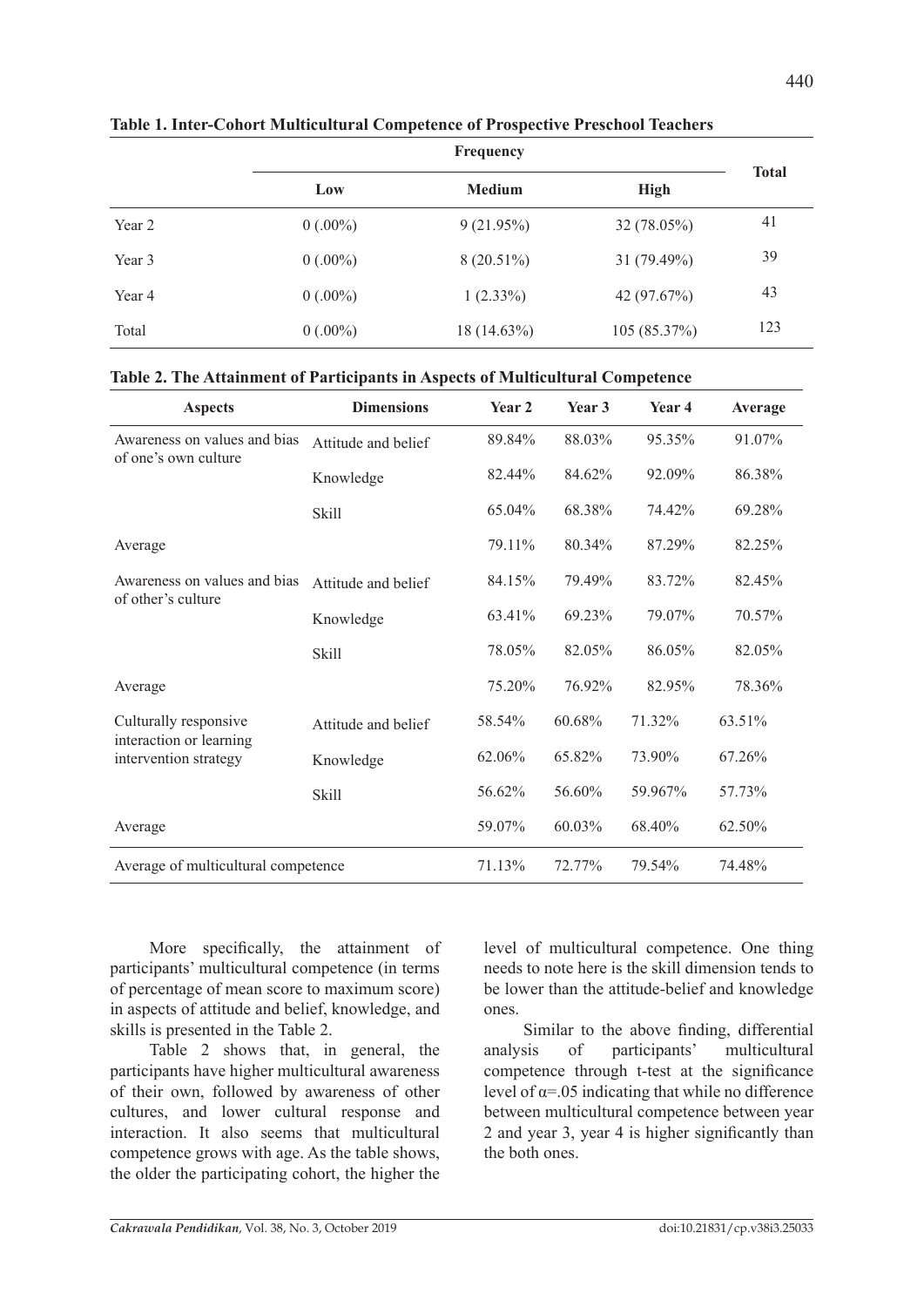how may a hypothetic training model prepare multiculturally responsive preschool teachers in predominantly Muslim majority Indonesia?

In this study, the multicultural competence is defined as a set of individual capacity to handle multicultural problems built up by (1) awareness and bias of his/her own values, (2) awareness and bias of others' (children's) culture, and (3) learning intervention strategy for culturally responsive teaching. Each of these aspects consists of three following dimensions: Attitudes and beliefs, knowledge, and skills.

## **METHOD**

This study has two main purposes. Firstly is to analyze level and attainment of participants' multicultural competence; and secondly is to develop a hypothetical training model to prepare multiculturally responsive preschool teachers in predominantly Muslim majority Indonesia.

Participants of this study are three cohorts of participants (years 2, 3, and 4) of preschool teacher education program in a public university in Bandung, Indonesia. These last three year students were purposely selected on the assumption that years 3-4 students will finish their study and start teaching profession within a few years whereas the result from year 2 students served as an entry information on participants' multicultural knowledge. All participants (123 students) identified themselves as Muslims, the majority religion in Indonesia. Meanwhile, most participants identified themselves as Sundanese (63 students), Javanese (24 students), Batakese (16 students) and Minangese (20 students), the four major ethnicity groups in Indonesia.

Data for this study were derived from questionnaire on multicultural competence awareness. To obtain more comprehensive and rich data, the study also includes interviews with participants on necessary competence required in their multicultural teaching contexts, focus group discussion among participants and researchers, and expert judgments. The interviews were administered to explore the participants' existing and post knowledge on multicultural competence whereas the focus group discussion and expert judgments were used to seek an appropriate formulation of training model to develop participants' multicultural competence.

For confirmability purposes, results of interviews were cross-checked with the participants. Results of quantitative data on demography and cultural awareness were then triangulated with qualitative data of interviews to explore a more comprehensive account of participants' attitudes, knowledge and teaching skills of multicultural competence.

Based on questionnaire findings, supported by relevant literature on CRP, the study developed a hypothetical model for developing prospective pre-school teachers' multicultural competence. This hypothetical model was then validated through expert judgment.

For the purpose of classifying score, participants' scores were compared to the following criteria; *High* is equal to or more than *Ideal Mean* plus 0.67 *Ideal Standard Deviation* (one third of the Mean), *Low* is equal to or lower than *Ideal Mean* minus 0.67 *Ideal Standard Deviation*, and *Medium* is between the both. Next, to determine the attainment of participants' multicultural competence, data analysis was conducted by calculating percentage of mean score to maximum score. Finally, content analysis on qualitative data was carried out to enrich the study findings.

## **FINDINGS AND DISCUSSION Findings**

Findings include description on participants' multicultural competence and their development followed by proposed model of training for the development of multicultural competence.

### **Participants' multicultural competence**

The first finding was identified from questionnaire on participants' awareness of multicultural competence. Findings of intercohort participants of pre-service preschool teachers are shown in Table 1. This table shows that in general, the most of participants have high level of multicultural competence, few of them have medium level, and none of them has low level. Per cohort data show that year 4 students have more percentage of high level compared to two other lower cohorts, year 2 and year 3.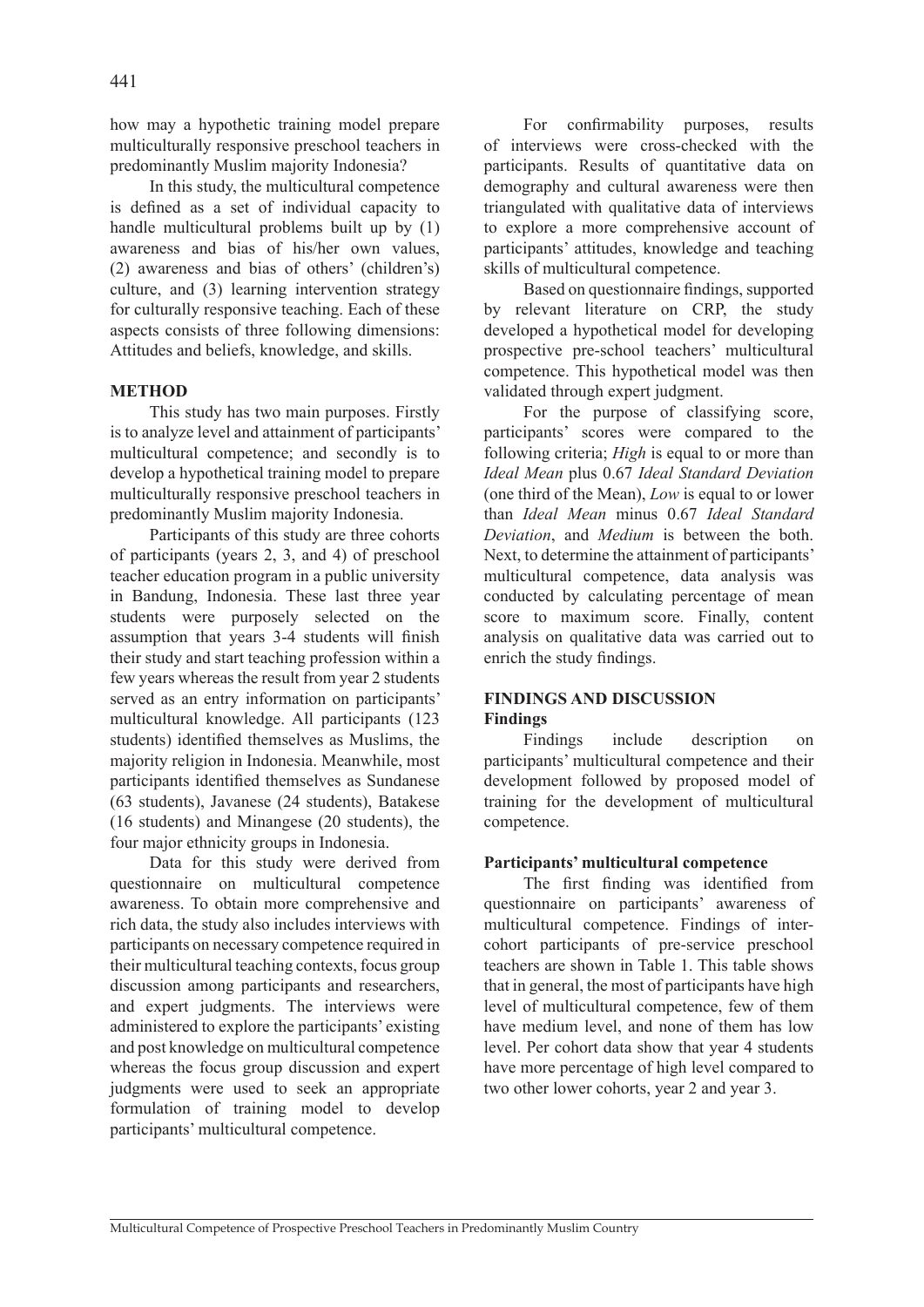# **Proposed Model of Training for Multicultural Competence**

Based on findings of this study and referred conceptual framework, accompanied by expert judgments, this study proposes a hypothetical training model to prepare the multicultural competence of prospective preschool teachers. The model includes the development of awareness-belief, knowledge and skills (Cornish, Schreier, Nadkarni, Metzger & Rodolfa, 2010). This training model consists of two parts: guideline and manual of multicultural awareness for pre-service teachers.

# *Part 1. Guideline for training of multicultural competence*

The first part serves as a guideline for administering a training in multicultural competence among pre-school teachers. This guideline consists of four sections. The first section is an introduction which includes background, principles, objectives and aims. The second section includes concepts for multicultural training, consisting of paradigm, significance, core values, and context. The third section serves as the implementation of the training, including vision, mission, program, scenario, strategy, and quality assurance. The last section is conclusion, emphasizing the importance of training of multicultural competence for pre-school teachers.

# *Part 2. Manual for training of multicultural competence*

The second part of the model is a manual book for administering the training for multicultural competence which include three phases and four strategies. The phases are assessment of multicultural competence, intervention for multicultural competence development, and reflection and further activity. Meanwhile, the strategies are systemic reflection, Socratic dialog, simulation, and field practice as described below.

*Systematic reflection*. This is in the form of brainstorming activity to identify participants' impression, knowledge, and critique on their own multicultural competence followed by a commitment to develop this competence. It serves as a personal, honest and productive reflection on how they develop and improve their knowledge, skills and competence of multicultural competence, facilitated by **lecturers** 

*Socratic dialog.* This dialog serves as a means to explore understanding, deepening, and developing students' multicultural competence through dialogic interaction in both individual and group modes. Socratic dialog enables prospective preschool teachers to develop their understanding and awareness of multiculturalism as majority group.

*Simulation.* This simulation process serves as a practice for developing students' multicultural competence through role plays with peers. In this simulation, students take turns playing as observers, pre-school teachers, and students' counselees.

*Field practice.* Field practice is a means of developing and sharpening students' strategies of multicultural competence through cultural understanding in authentic setting of schools or the multicultural society.

# **Discussion**

An interesting finding of this study is the fact that most of participants have high level of multicultural competence, and just few of them have medium level and none of them has low one. This finding rejects the thinking that Muslim people are not or less tolerance in their attitudes and behaviors. We think that a narrow and rigid understanding of a religion (not only Islam) that could guide and direct people to be intolerant with others with different believes. Even, an appropriate and wide understanding on their belief could support them to live harmoniously with various people. In this case, we find that the participants of this study are students of a big university located in the capital city of West Java province. Their contextual lives could support them to experience rich interaction with many and various people. This complex and dynamic interaction, according to Cates, et al. (2007), could build their multicultural competence.

In line with aspects of multicultural competence analyzed in this study, further discussion is divided into three parts: awareness, knowledge and skills. Each part is described with relevant theories and some examples.

# **Awareness of Multiculturalism**

The first aspect of multicultural competence is awareness. The finding above reveals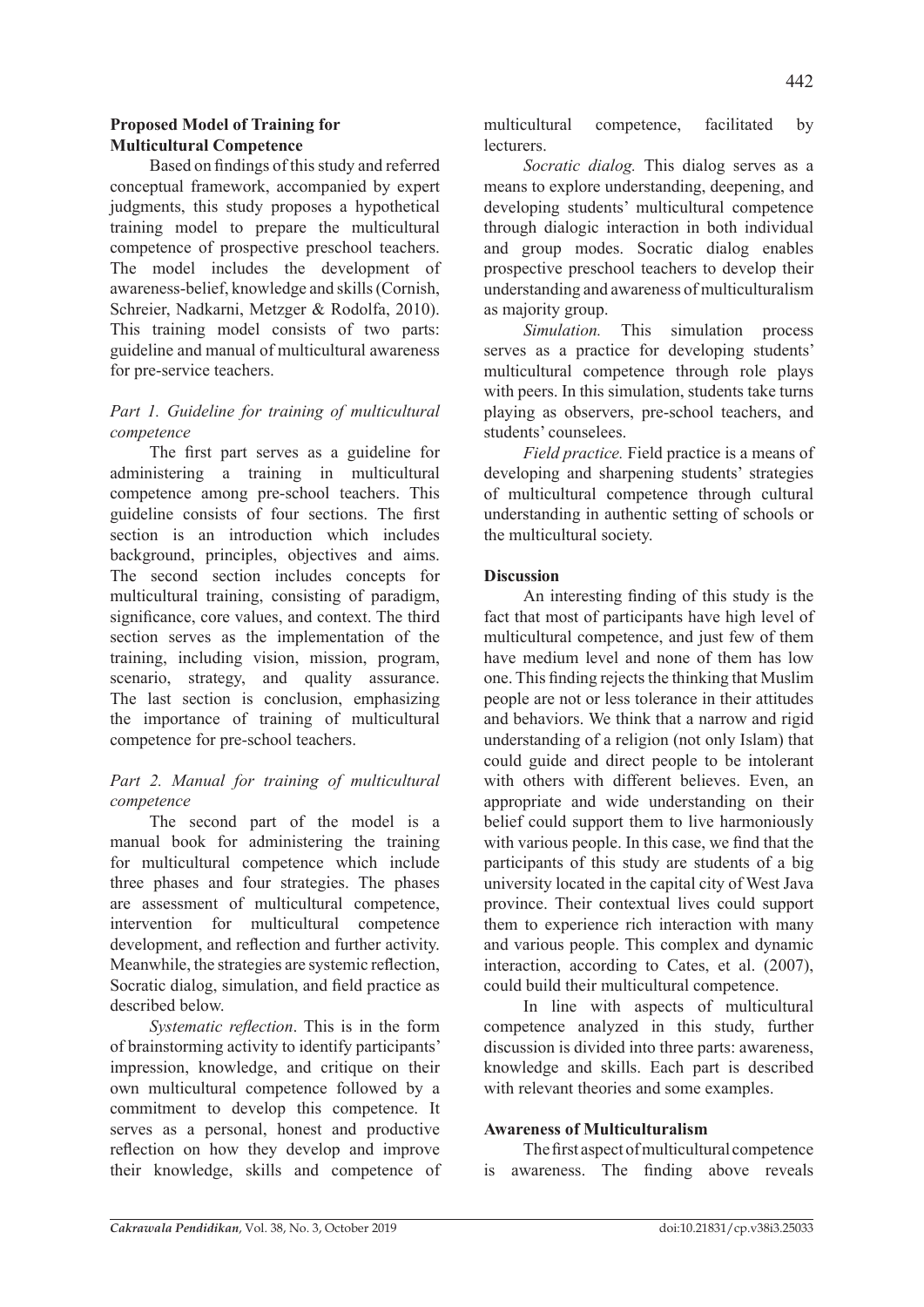some phenomena in relation to participants' multicultural awareness. First, as Table 1 shows, most prospective preschool teachers have high category of multicultural competence and only a few have medium level. Meanwhile, Table 2 also shows that, in general, the participating students have higher multicultural awareness of their own, followed by awareness of other cultures, and lower cultural response and interaction. It also seems that multicultural competence grows with age. As the table shows, the oldest participating cohort has higher level of multicultural competence than the both ones. In addition, percohort data show that year 4 students have more percentage of high level compared to two other lower cohorts, year 2 and year 3. This means that age and life experience may have positively contributed to the development of multicultural competence of the participating students.

This information shows that few of the participating students of pre-school do not have sufficient multicultural awareness and need to develop it so that they can inspire more multiculturally responsive future global citizens. This finding is also similar to those of other studies which recommend a necessary proactive measure to develop the multicultural competence of student teachers (Cross, Bazron, Dennis, & Isaacs, 1989; Carlos, 2011) particularly for prospective preschool teachers. Without this initiative, the multicultural competence of these Muslim participants (majority religion group) may not appropriately develop, thus, hampering the increasingly diverse but harmonious Indonesia.

# **Knowledge of Multicuralism**

Multicultural awareness should be supported by sufficient knowledge. Acquition of multicultural knowledge is more important for prospective preschool teachers. To cope with the challenge of teaching preschool children in the 21st century, the participants need involvement in a comprehensive training for developing their multicultural competence. Since their young students will live in a more culturally diverse future global citizens, the training they need to attend should include some essential values and basic principles of multicultural competence as well as its developmental approaches (Spanierman & Poteat, 2005; Baruth & Manning, 2012; Sommers, 2008). The training should facilitate the participating prospective preschool teachers to acquire and develop individual awareness on the importance of their own cultural values and knowledge, personal sensitiveness to the cultural background of their future students as well as develop skills to appreciate and accommodate students' cultural background in their learning process for more harmonious diversity (Gay, 2010; Baruth & Manning, 2012). Prospective preschool teachers should learn about and legitimize students' diverse cultural heritages (Lind & McKoy, 2016).

Working in a culturally diverse country, prospective preschool teachers in Indonesia are highly required to develop their multicultural knowledge. They should be able to prepare young future citizens to understand the cultural diversity of Indonesian population and respect it as a valuable source of development, not as a dividing factor. Prospective preschool teachers should develop both multicultural capability and ability through natural interaction, education and training (Cates, et. al., 2007). This competence emphasizes the importance of awareness as attitudes to multicultural difference, knowledge and skills. Supporting this notion, Sue & Sue (2003) also argue that multicultural competence should include awareness, knowledge, and skills. As member of majority religion, one female participant of year 4 expressed personal awareness of multiculturalism. She said,

You know, I don't have experience of teaching non-Muslim children. I did my teaching practicum at an Islamic preschool, so all my students have the same religion like me. So, we included some Islamic teachings into our daily activities such as reciting Qur'an, observing prayers, and other rituals. I think I have to change my practice if I teach at a public preschool. Because not all students may be Muslims.

In addition to knowledge, prospective preschool teachers of majority religion affiliation like Indonesian Muslims will be able to develop knowledge on how to respect and appreciate diversity, as well as incorporate multiculturally responsive teaching and learning strategies in their classrooms (Gay, 2010; Baruth & Manning, 2012).

In addition to this, findings also reveal different multicultural knowledge across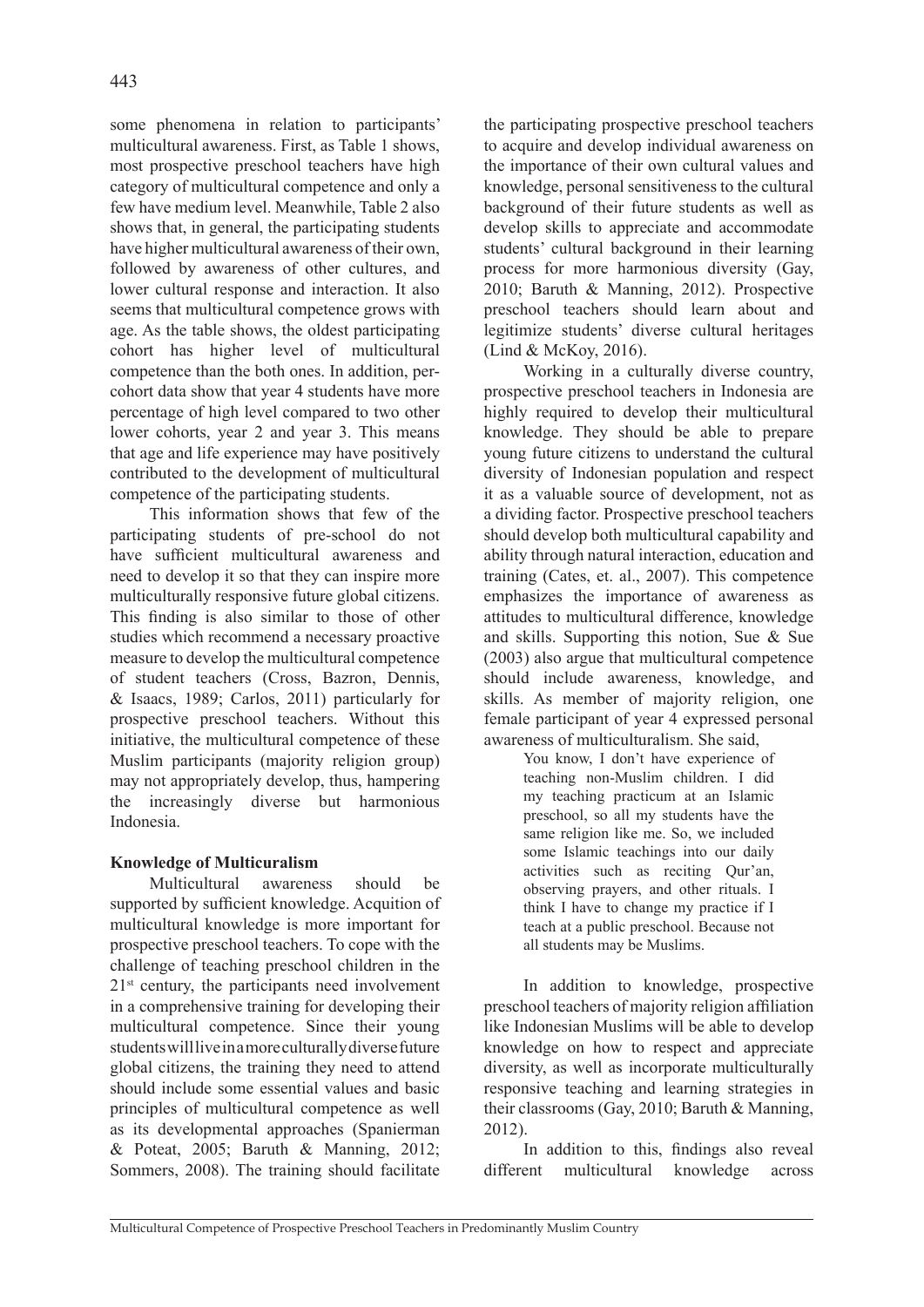participating cohorts. As results of differential test, there is a significant difference between the cultural knowledge of year 2 and 3 students and their seniors (years 4 students). Due to their relatively shorter study length at university, the junior students may have not enough exposure to multicultural environment so that they have lower multicultural knowledge than their senior counterparts. This limited exposure to multicultural practices may hamper the development of their multicultural self-efficacy, making them less confident to be involved in multicultural encounters and strongly hold to their own ethnic identity, including Islam as their religious affiliation. In this case, some scholars such as Sodowsky, Kuo-Jackson, Richardson, & Corey (1998); Linwood, et. al. (2008); Sommers (2008); and Hays & Erford (2010) propose some factors which influence the development of multicultural knowledge that learners, including pre-school student teachers, need to be exposed. These factors include multicultural social desirability, ethnic identity development, self-efficacy to multicultural encounters, and multicultural empathy. These majority teachers may not have experienced teaching students who come from different ethnic and religion affiliations so that they show less empathy to 'other people' of different social and cultural groups. In Indonesian context, the need for more exposure to multicultural interaction is strong predictor for the development of multicultural competence (Budiman, 2016). One female participant argues,

Now I realize that I have to introduce my students to different cultures and religions. For example, for my Muslim students, I should introduce them to the culture of other religions such as Christian, Hindu, and Budha. This knowledge of other culture is important for good understanding and respect.

# **Skills of Multiculturalism**

Effective multicultural knowledge needs real skill or practice. Since the skill dimension of their multicultural competence tends to be lower than other dimensions, the participating students need exposure to an effective and empowering training to develop their multicultural skills. This training should be based on strong principles and approaches for the development of multicultural competence (Spanierman & Poteat, 2005; Baruth & Manning, 2012; Sommers, 2008). In addition to the development of awareness and knowledge, the underlying principles of the training should also facilitate the development of participants' multicultural skills to stimulate other people (like preschool children) to develop their initial and basic multicultural competence so that they can harmoniously live within their diversity environment (Baruth & Manning, 2012).

Within the pre-school context, this can be manifested by incorporating multicultural skills into the curriculum of preschool teacher education. As Jackson (2006) suggests, the curriculum should include approaches of counselor-client culture match, the development of logical thinking, emic and ethic, and training. To provide pre-school teachers with more emotionally developed multicultural skills, they need to be exposed to authentic multicultural learning by involving them in real encounters with children from different cultural backgrounds (Spanierman & Poteat, 2005). For this reason, training of multicultural competence for this study participants should include real field encounters with children of different culture and religion such as Christian, Hindu and Buddhist students who are culturally different from those of the participants.

Furthermore, responding to the more increasing challenge of teaching in a more diverse population of Indonesia, it is necessary that prospective preschool teachers maintain to improve their multicultural skills. As Table 2 also shows, the weakest aspect of multicultural competence is response and interaction. This multicultural skill is the lowest compared to multicultural awareness of their own, and lower awareness of other cultures. This implies that, as followers of majority religion (Islam), beside developing awareness, the participants need to keep developing their multicultural skills and apply them in their teaching activities. In Indonesian context, they should, for example, explore more about the values of other religions followed by their students such as Christianity, Hinduism, and Buddhism. They can design curriculum which includes multicultural practices such as organizing religious and cultural celebrations and giving respects to those of others. As many previous studies have shown (Budiman, 2017; Supriatna, Budiamin, & Budiman, 2014; Sommers, 2008), prospective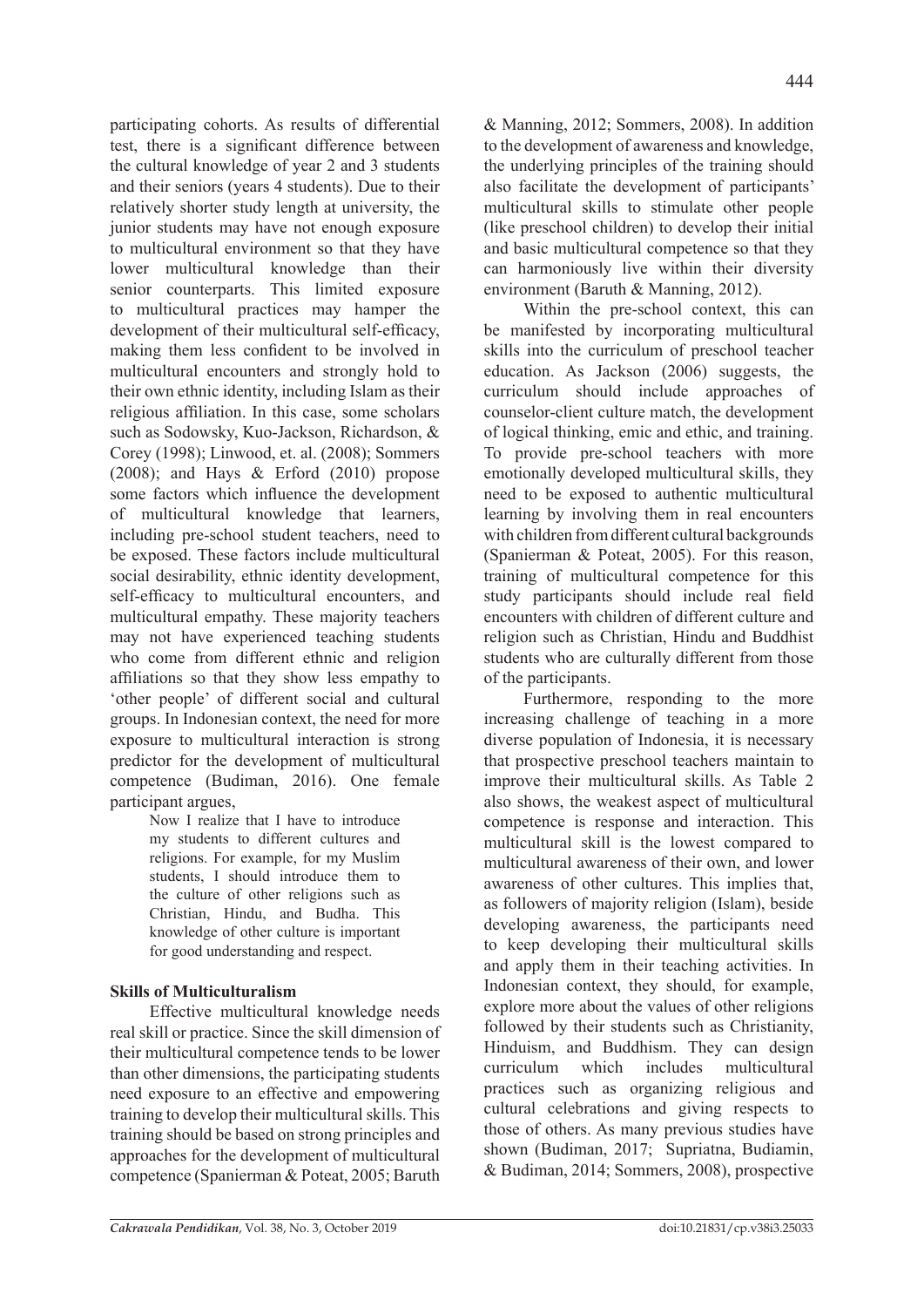preschool teachers need to be able to design learning activities which are responsive to multicultural background of their students. One male participant comments on his lack of multicultural skill, saying,

> This is really new to me. I don't have any experience of celebrating the cultural or religious festivals of other religions. Now I think I have changed my mind. I have to include these cultural festivals into my curriculum content.

Based on the aforementioned consideration, the training to develop multicultural competence should have comprehensive design. It should have proper or gradual phases and effective strategies. The phases should include assessment of participants' initial multicultural competence, intervention for developing multicultural competence, and self-reflection and further training. Meanwhile, to have more powerful and effective results, the training should include systematic reflection, Socratic dialog, and multicultural competence. Of these, Socratic dialog is considered the most important aspect in the development of multicultural competence as it enables learners to critically understand and internalized beliefs and values of multicultural competence (Norman, 2011).

## **Conceptual Framework of Multicultural Education**

In addition to what have been discussed above, this study also proposes a hypothetic training model to prepare the multicultural competence of prospective preschool teachers. To find more understanding on reason, essence, and substance of multicultural education in general; the following are described concepts of culturally responsive pedagogy (CRP), attitudes towards CRP, and multiculturally responsive curriculum (MRC).

# *Culturally Responsive Pedagogy (CRP)*

As the world becomes more culturally diverse, education should accommodate this diversity. Teaching in the  $21<sup>st</sup>$  century requires the promotion of culturally responsive teaching as a predominant pedagogy, commonly called Culturally Responsive Pedagogy (CRP) (Childs, 2017; Walter, 2018). Bearing this diversity in mind, some scholars emphasize the need to shift from multiculturalism to multiculturally responsive teaching in all subject areas, math, science, humanities, music education, and English (Walter, 2018; Mohammadzadeh, 2009). Culturally responsive teachers should use "the cultural knowledge, prior experiences, frames of reference, and performance styles of ethnically diverse students to make learning encounters more relevant to and effective for them" (Gay, 2010, p. 31). This teaching method is expected to provide opportunities for all learners and teachers to learn about and legitimize diverse cultural heritages (Lind & McKoy, 2016). With this, accommodation to learners' cultural background is expected to empower their learning process.

Meanwhile, most studies on multicultural education focus on White teacher domination in some developed countries such as Europe, Australia, and North America. With increasing number of migrants into this region, these predominant teachers are then trained to be more responsive to their students from nonwhite and minority groups. In relation to this, issue of dominant majority group is also relevant in the context of Indonesia, a multi ethnic and religious country. In terms of ideology, Muslim teacher is majority and other religious groups are minorities. Within this context, majority Muslim teachers should be culturally more responsive to students from minority religious affiliations. Likewise, teachers of ethnic majority should also show similar empathy for ethnically minority group. As practitioners of education and researchers of multicultural education believe that White teachers should be more empathically to students of color (Dolby, 2012; Warren, 2015a; 2015b), religious and ethnic majority teachers in Indonesia should also show high empathy to students of minority religion and ethnicity. However, teachers' understanding on the importance of empathy is not always in line with their real practice (Warren, 2018). Therefore, this scholar argues that teacher education should be able to explore pedagogical approach which can significantly accommodate, respect, and appreciate learners' cultural background.

However, the application of CRP is easier said than done. It is even more challenging for pre-service teachers who have minimum teaching experience (Fasching-Varner & Seriki, 2012; Warren & Talley, 2017; Young, 2010). They may have insufficient cultural knowledge, skills, dispositions, and experiences required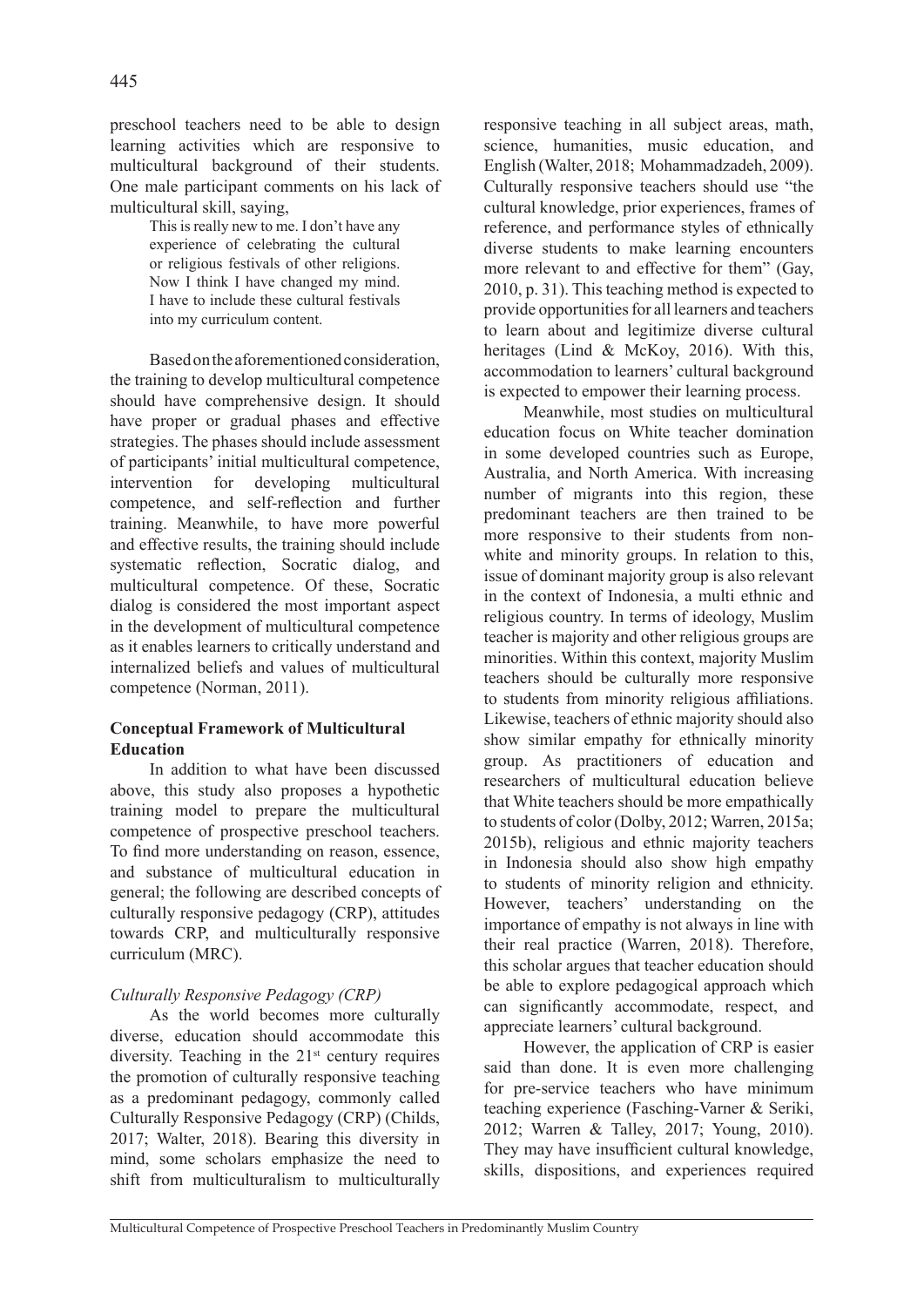to provide quality education for students who have ethnically, linguistically, ideologically, historically, politically, and economically different perspectives (Bennett, 2012; Harriott & Martin, 2004; Trumbell, & Pacheco, 2006). Since they may not be professionally prepared to teach these culturally, linguistically and ideologically different students (Boutte, 2012), teacher education should consequently provide these pre-service teachers to develop their CRP competence.

# *Attitudes towards CRP*

Teachers' attitudes towards CRP is essential. This necessity is more salient when teachers come from majority while students from minority groups. Due to this different sociocultural background, majority teachers may show different attitudes towards minority students. Sometimes, teachers think that their minority students may have low academic performance (Banks, 2006; Delpit, 2003) because they usually come from low social status community group who have limited access to quality education. Such underestimation is, however, not always based on social reason, but also ideologically justified. For instance, while the majority teachers may not underestimate the academic of their minority students, these teachers may have preconceptions and misconceptions, as well as show negative attitudes about minority students and their families (Banks, 2006; Delpit, 2003). This misconception, in Indonesian context, may be experienced by majority Muslim teachers who have students from different minority ideology affiliations. Although the participating majority prospective teachers in this study may not underestimate the academic performance of their students, for instance, they have misconception about the ideological perception of their students or even ignore their existence in their classrooms.

For a good administration, CRP also needs positive attitudes from school leadership. Together with school principals, teachers become important actors in the successful implementation of culturally responsive pedagogy. Without their strong commitment and leadership, as the case in Malaysia Vision School (Malakolunthu, 2010), the program will not successfully transform into a more empowering multicultural education. As such, the success of this pedagogy application depends on strong supports from school leadership and management.

Furthermore. positive attitudes toward minority students need real practice. Multicultural content should be included into real teaching practice. Majority prospective and in-service teachers should be exposed to teaching diverse students, different from their cultural backgrounds. A study among intern/ teaching fellows in New York the United States by Cicchelli & Cho (2007) shows that White intern/teaching fellows have more increasing awareness of diverse cultural backgrounds of their students when they are exposed to real teaching practice with multiculturally diverse students. Prospective teachers who have experienced 'critical multicultural education' tend to acquire multicultural attitudes more easily. Therefore, multicultural education content, materials, and activities should to be integrated in teacher education curriculum (Arsal, 2019).

# *Multiculturally responsive curriculum*

As a consequence, curriculum of teachers' professional development should take into account multiculturalism. It should include teachers' active commitment to social justice, anti-oppressive, and antiracist teaching (Villegas, 2007). This concept is often called culturally responsive pedagogy (CRP), which is derived from culturally responsive teaching developed by Gay (2010; 2013) combined with culturally relevant pedagogy by Ladson-Billing (1994; 1995; 2014). Based on CRP, teachers, who usually come from majority group, are demanded to consider students' cultural background in their teaching 'orientation, habits, and tendencies (Warren, 2018) who usually come from minority groups. To support minority students, teachers should have strong commitment to respond, understand minority behaviors, and senses of efficacy in addressing the needs of diverse students (Bonner, et. al., 2018) for education equity.

Furthermore, considering its importance, CRP is an integral part of teacher education. This concept should influence the design of curriculum. As an imperative element of multicultural education, curriculum should be designed to be responsive to the needs of culturally diverse students (Bonner, et. al., 2018). It should accommodate diversity of ethnicity, linguistics, and ideology. This response to diversity can lead to equity in education, which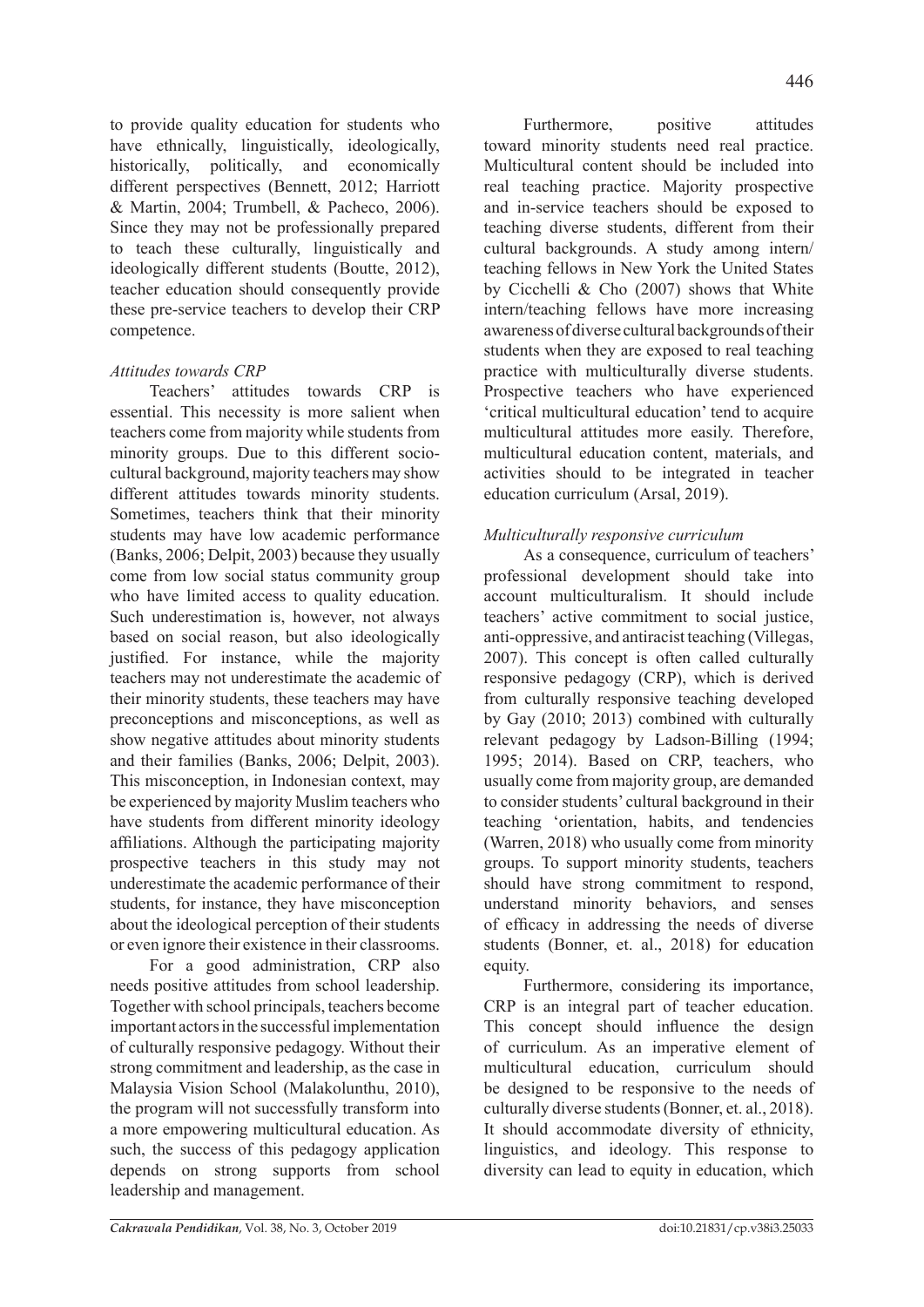is necessary for a culturally and ideologically diverse country like Indonesia. Responding to the demand for CRP, for instance, curriculum in Taiwanese teacher-education program is reoriented to include the establishment of preservice teachers' inclusion to the development of positive attitude and meaning towards students from minority groups so that they can maintain Chinese cultural heritage (Chou, Sue, & Wang, 2018).

Curriculum content should include appreciation to minority groups. As an effective learning strategy (Alfulailah, et. al., 2019), it enables minority students to be accommodated and respected. Appreciation includes greetings, religious celebration and avoiding offensive behaviors to minority students. In addition to intracurricular, culturally responsive curriculum also includes multicultural activities in extracurricular activities. Through out of curriculum activities, minority students are engaged in expressing their own cultural values to be acknowledged and respected (Walter, 2018; Ghufron, et. al., 2017; Wagiran, et. al., 2019).

The incorporation of multicultural content into curriculum is more common for primary education level and higher, but rare for preschool students. This is possibly because older students are more expected to be multiculturally competent than the younger ones. For instance, most curriculums of preschool teachers in Indonesian context do not include multicultural competence for prospective teachers (Budiman, 2016). In fact, as the development of multicultural competence is a lengthy and recursive process, multicultural content should be incorporated into curriculum as early as possible. As essential agents of multicultural education, prospective teachers of preschool need to be exposed to training in developing multicultural content and activities (Budiman, 2017; Supriatna, et. al., 2014; Spanierman Poteat, 2005; and Sommers, 2008) so that they can become multiculturally responsive and competent preschool teachers (Vereen, Hill, & McNeal, 2008; Ridley, Mendoza, Kanitz, Angermeier, & Zenk, 1994).

# **CONCLUSION**

Research finding indicates that the majority of participants have high level of multicultural competence and only a small percentage have moderate level of competence. Although, the participants generally shows high level in their multicultural competence, in certain aspects are still needed to be improved. They still need to raise their awareness on social justice, prejudice and preconceptions on students from different cultural and ideological background. They also need to improve their competence in developing multiculturally responsive teaching and learning strategies so that they can accommodate the needs of their diverse students.

To develop students' multicultural competence, especially for whom with low level of the multicultural competence, they could attend a training on multicultural competence as designed through this study. This training model is designed to prepare prospective preschool teachers to develop their multicultural competence. The training consists of three phases: assessment of multicultural competence, intervention program for multicultural competence, and reflection for further activity. There are six steps of the intervention program, namely systematic reflection, Socratic dialog, simulation, field practice, and reflection. The training model includes a guide book for organizing prospective pre-school teacher training and another guide book for implementing the training on multicultural competence.

Meanwhile, the study also recommends to test and analyze the effectiveness of this newly designed model in developing the multicultural competence of prospective preschool teachers.

# **REFERENCES**

- Alfulailah, N., Haryadi, Sudrajat, A., & Nasrullah. (2019). The effectiveness of multicultural approach in writing achievement of Indonesian language. *Cakrawala Pendidikan*, *38*(2), 1-15. doi:10.21831/cp.v38i2.23440.
- Arsal, Z. (2019). Critical multicultural education and prospective teachers' multicultural attitudes. *Journal for Multicultural Education, 13(1),* 106- 118. doi:10.1108/JME-10-2017-0059.
- Banks, J. A. (2006). *Race, culture, and education: The selected works of James A. Banks*. London, England: Routledge.
- Baruth, L. G. & Manning, M. L. (2012). *Multicultural counseling and*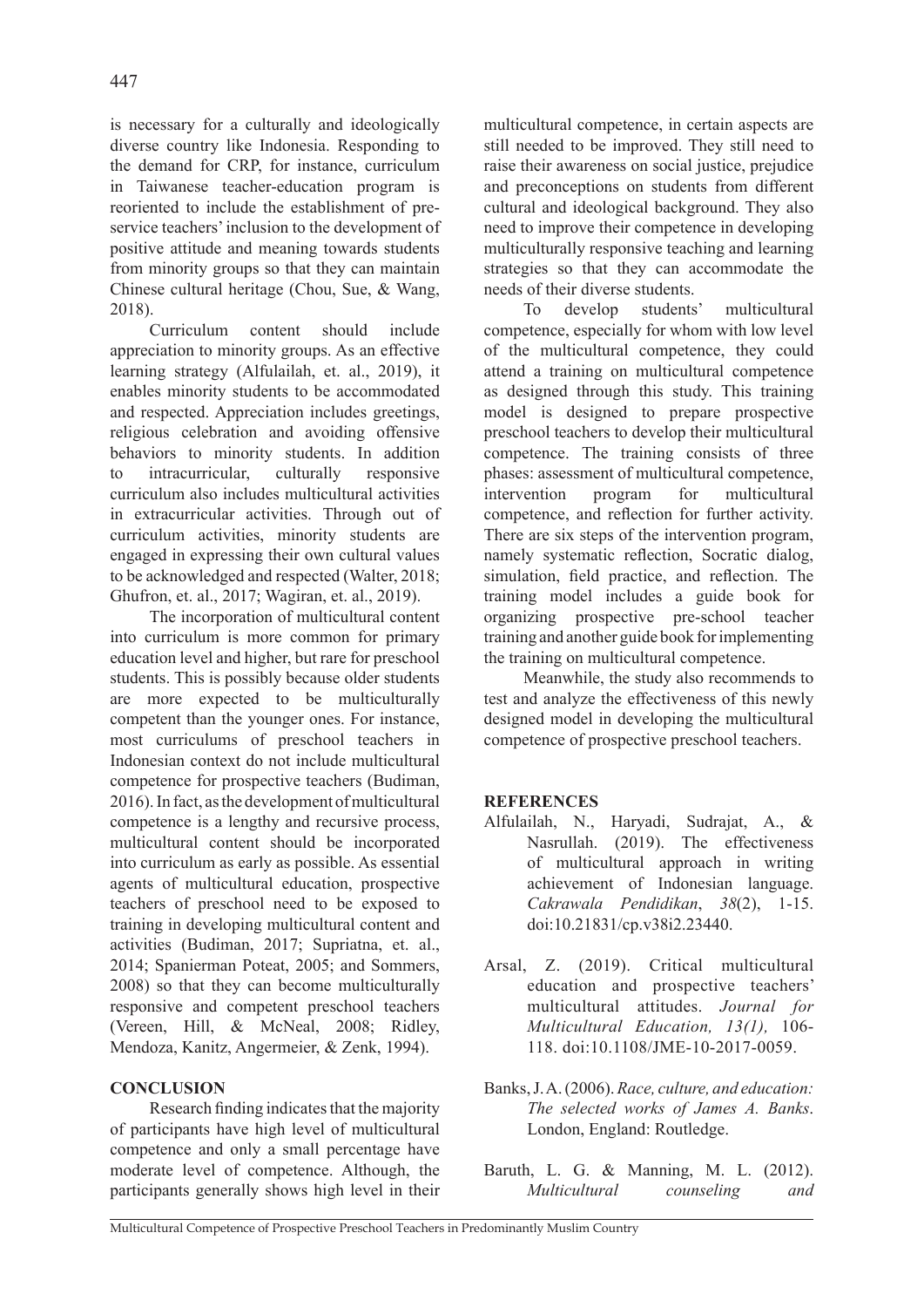*psychotherapy: A life span approach*. Hoboken, NJ: Pearson Education.

- Bennett, S. V. (2012). Effective facets of a field experience that contributed to eight prospective teachers' developing understandings about culturally responsive teaching. *Urban Education, 48*(3), 380- 419. doi:10.1177/0042085912452155. Bidell, M. P. (2012). Examining school counseling students' multicultural and sexual orientation competencies through a cross-specialization comparison. *Journal of Counseling and Development, 90*(2), 200-207. doi:10.1111/j.1556- 6676.2012.00025.x.
- Blodorn, A., O'Brien, L. T., Cheryan, S., & Vick, S. B. (2016). Understanding perceptions of racism in the aftermath of hurricane Katrina: The roles of system and group justification. *Social Justice Journal, 29*(2), 139-158. doi:10.1007/s11211-016- 0259-9.
- Bonner, P. J., Warren, S. R., & Jiang, Y. H. (2018). Voices from urban classrooms: Teachers' perceptions on instructing diverse students and using culturally responsive teaching. *Education and Urban Society, 50*(8), 697– 726. doi:10.1177/0013124517713820.
- Boutte, G. S. (2012). Urban schools: Challenges and possibilities for early childhood and elementary education. *Urban Education, 47*(2), 515-550. doi:10.1177/0042085911429583.
- Budiman, N. (2016). *Pendidikan profesional konselor multibudaya (Studi pengembangan pendidikan profesional konselor berbasis kompetensi multibudaya)* (Doctoral dissertation, Sekolah Pascasarjana UPI).
- Budiman, N. (2017, November). Competences of the 21st century: The development of multicultural counselor competences. *Proceedings of the 1st International Conference on Educational Sciences, Bandung, West Java, Indonesia,* 310-314.
- Carlos, P. H. (2011). Developing counseling students' multicultural competence through the multicultural action project. *American Counseling Association Journal, 3*(50), 402-420. doi:10.1002/j.1556-6978.2011. tb01924.x.
- Cates, J. T., Schaefle, S. E., Smaby, M. H., Maddux, C. D., & Beauf, I. L. (2007). Comparing multicultural with general counseling knowledge and skill competency for students who completed counselor training. *Journal of Multicultural Counseling and Development: American Counseling Association, 35*(1), 26-39. doi:10.1002/j.2161-1912.2007.tb00047.x.
- Childs, K. (2017). Integrating multiculturalism in education for the 2020 classroom: Moving beyond the "melting pot" of festivals and recognition months. *Journal for Multicultural Education, 11*(1), 31-36. doi:10.1108/JME-06- 2016-0041.
- Chou, P. I, Sue, M. H. & Wang, Y., T. (2018). Transforming teacher preparation for culturally responsive teachers in Taiwan. *Teaching and Teacher Education, 75*, 116- 127. doi:10.1016/j.tate.2018.06.013.
- Cicchelli, T. & Cho, S. J. (2007). Teacher multicultural attitudes: intern/teaching fellows in New York city. *Education and Urban Society, 39*(3), 370-381. doi:10.1177/0013124506298061.
- Cornish, J. A. E., Schreier, B. A., Nadkarni, L. I., Metzger, L. H., & Rodolfa, E. R. (2010). *Handbook of multicultural counseling competencies*. Hoboken, NJ: John Wiley & Sons.
- Cross, T., Bazron, B., Dennis, K., & Isaacs, M., (1989). *Towards a culturally competent system of care, Volume I.* Washington, DC: Georgetown University Child Development Center, CASSP Technical Assistance Center.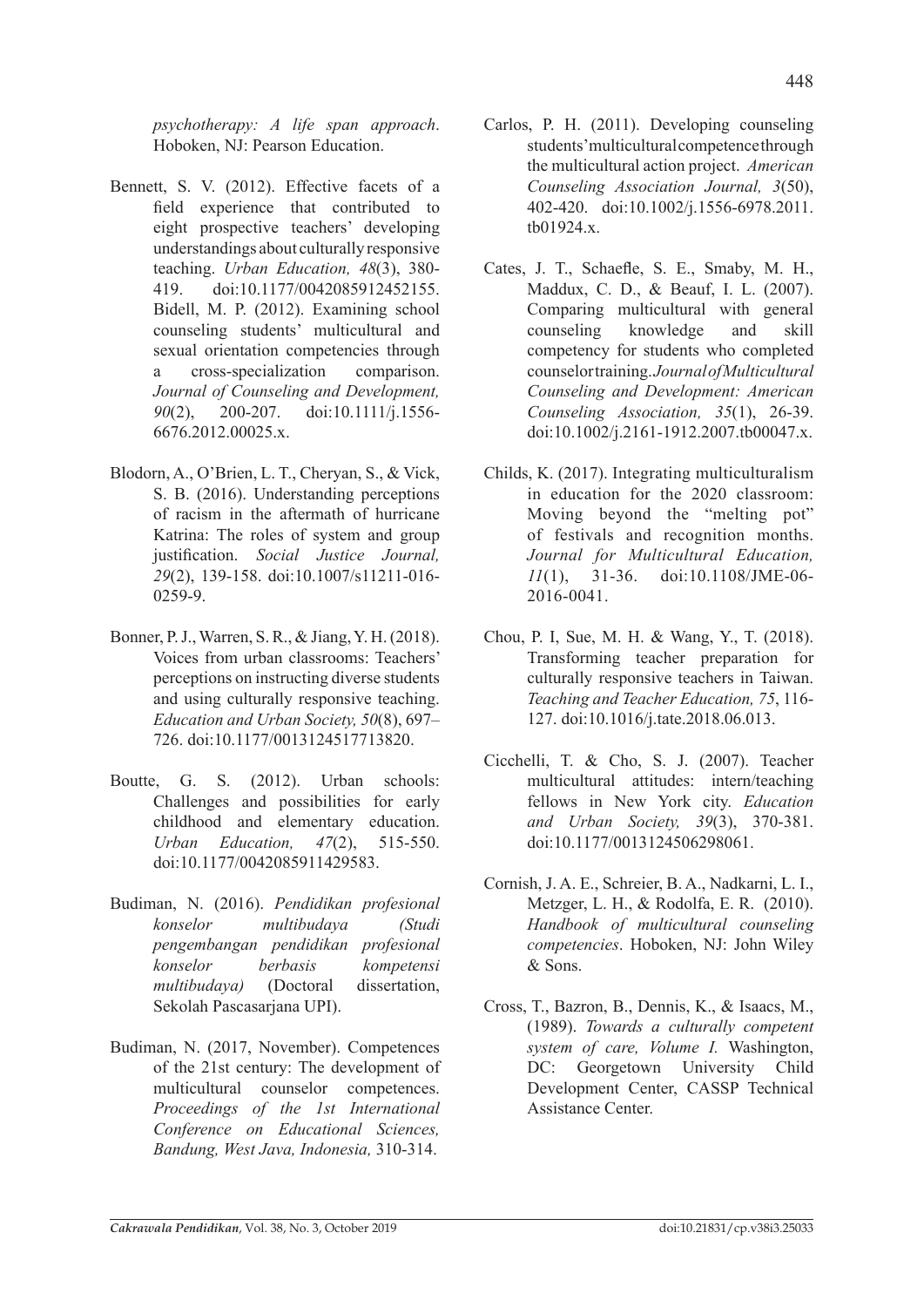- Delpit, L. (2003). Educators as "seed people" growing a new future. *Educational Researcher, 32*(7), 14-21. doi:10.3102/0013189X032007014.
- Dolby, N. (2012). *Rethinking multicultural education for the next generation: The new empathy and social justice*. New York, NY: Routledge.
- Enoksen, E. & Sandal, G. M. (2015). Anxietybased personal values and perceived organizational justice. *Social Justice Journal, 4*(28), 479-492.
- Farozin, M. (2019). Counselor professional identity of counselor profession education *Cakrawala Pendidikan*, *38*(1), 104-119. doi:10.21831/cp.v38i1.22515.
- Fasching-Varner, K. J., & Seriki, V. D. (2012). Moving beyond seeing with our eyes wide shut: A response to "There is no culturally responsive teaching here". *Democracy & Education, 20*(1), 1-6.
- Gay, G. (2010). *Culturally responsive teaching: Theory, research, and practice* (2nd ed.). New York, NY: Teachers College Press.
- Gay, G. (2013). Teaching to and through cultural diversity. *Curriculum Inquiry*, *43*(1), 48- 70. doi:10.1111/curi.12002.
- Ghufron, A., Budiningsih, C. A., & Hidayati. (2017). Developing instructional model based on cultural values of Yogyakarta at Primary School. *Cakrawala Pendidikan*, *38*(2), 309-319. doi:10.21831/ cp.v36i2.12449.
- Harriott, W. A., & Martin, S. S. (2004). Using culturally responsive activities to promote social competence and classroom community. *Teaching Exceptional Children, 37*(1), 48-54. doi:10.1177/004005990403700106.
- Hays, D. G., & Erford, B. T. (2010). *Developing multicultural competence: A system approach*. New Jersey, NJ: Pearson **Education**
- Jackson, Y. (2006). *Encyclopedia of multicultural psychology.* California, CA: Routledge Taylor & Francis Group.
- Kagnıcı, D. Y. (2011). Teaching multicultural counseling: An example from a Turkish counseling undergraduate program*. Eurasian Journal of Educational Research, 2 (44)*, 111-128.
- Ladson-Billings, G. (1994). *The dreamkeepers: Successful teachers of African American children*. San Francisco, CA: JosseyBass.
- Ladson-Billings, G. (1995). Toward a theory of culturally relevant teaching. *American Educational Research Journal, 32*(3), 465- 491. doi:10.3102/00028312032003465.
- Ladson-Billings, G. (2014). Culturally relevant pedagogy 2.0: A.k.a. the remix. *Harvard Educational Review, 84*(1), 74-84. doi:10.17763/ haer.84.1.p2rj131485484751.
- Lind, V. R., & McKoy, C. L. (2016). *Culturally responsive teaching in music education: From understanding to application*. New York, NY: Routledge.
- Linwood, G. V., Nicole R. H., & Donell T. M. (2008). Perceptions of multicultural counseling competency: integration of the curricular and the practical. *Journal of Mental Health Counseling, 2*(30), 226-236. doi:10.17744/ mehc.30.3.g34u122m16q64g44.
- Malakolunthu, S. (2010). Culturally responsive leadership for multicultural education: The case of "Vision School" in Malaysia. *Procedia Social and Behavioral Sciences, 9*, 1162-1169. doi:10.1016/j. sbspro.2010.12.301.
- Mohammadzadeh, B. (2009). Incorporating multicultural literature in English language teaching curriculum. *Procedia-Social and Behavioral Sciences, 1*(1), 23–27. doi:10.1016/j.sbspro.2009.01.008.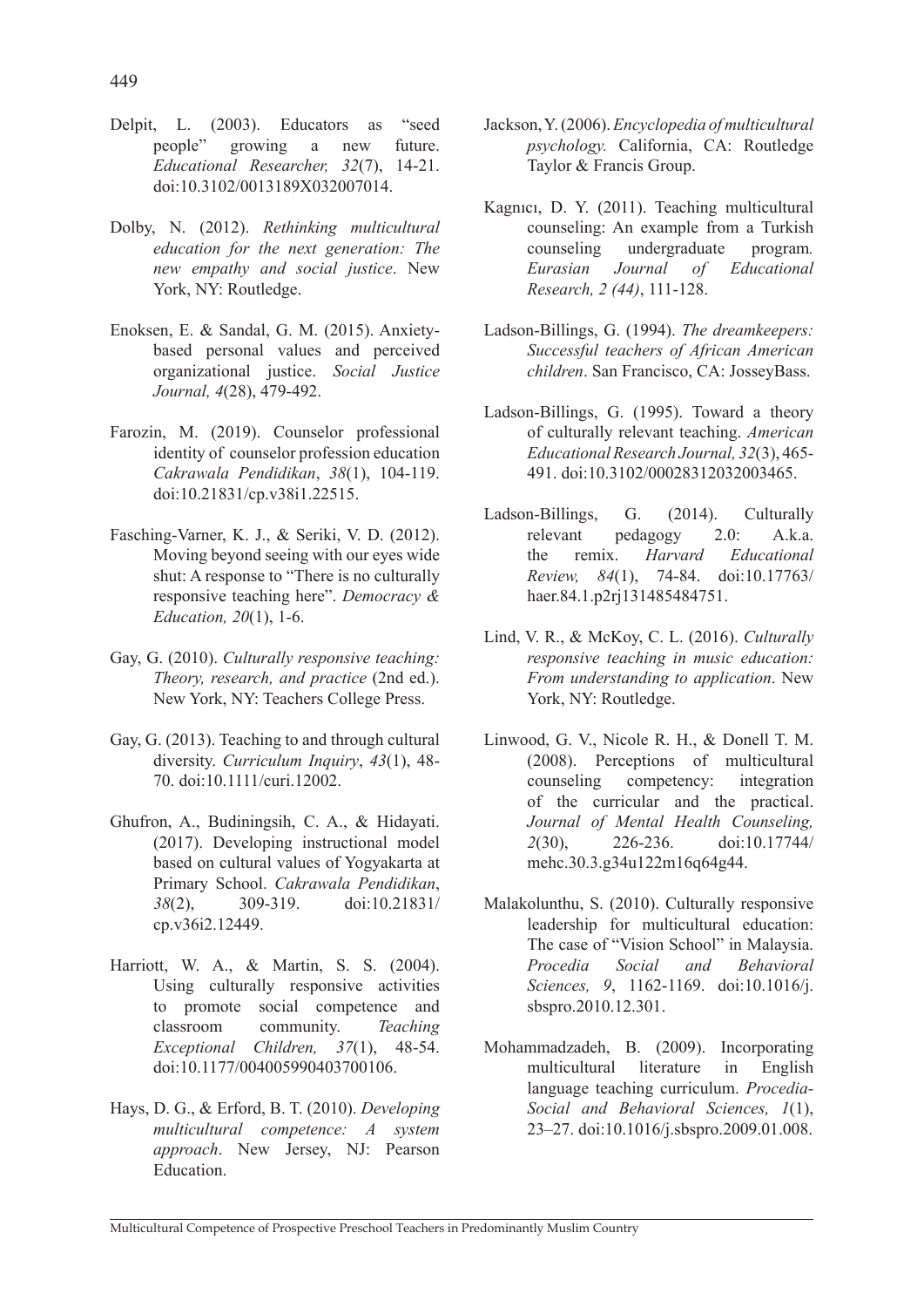- Norman, A. (2011). *The Socratic method as an approach to learning and its benefits*. Pittsburgh, PA: Carnegie Mellon University Press.
- Norman, E. (2000). *Resiliency enhancement: Putting the strengths perspective into social work practice*. New York, NY: Columbia University Press.
- Perkins, D. M. & Mebert, J. M. (2005). Efficacy of multicultural education for preschool children a domainspecific approach. *Journal of Cross-Cultural Psychology, 36*(4), 497-512. doi:10.1177/0022022105275964
- Ridley, C. R., Mendoza, D. W., Kanitz, B. E., Angermeier, L., & Zenk, R. (1994). Cultural sensitivity in multicultural counseling: A perceptual schema model. *Journal of Counseling Psychology, 41*(2), 125-136. doi:10.1037/0022- 0167.41.2.125
- RoI, Setjen MPR RI. (2012). *Empat pilar kehidupan berbangsa dan bernegara*. Jakarta: MPR RI.
- Sodowsky, G. R., Kuo-Jackson, P. Y., Richardson, M. F., & Corey, A. T. (1998). Correlates of self-reported multicultural competencies: counselor multicultural social desirability, race, social inadequacy, locus of control racial ideology, and multicultural training. *Journal of Counseling Psychology, 45*(3), 256-264. doi:10.1037/0022- 0167.45.3.256.
- Sommers, D. K. (2008). *The development of multicultural counseling competencies by utilizing service learning* (Doctoral dissertation, University of Missouri-St. Louis). from https://irl.umsl.edu/ dissertation/527.
- Spanierman, L.B. & Poteat, V.P. (2005). Moving beyond complacency to commitment: Multicultural research in counseling psychology. Journal of the Counseling Psychologist. 33 (4), 513-523. doi: 10.1177/001100000 5276469.
- Sue, D. W., & Sue, D. (2003). *Counseling the culturally diverse: Theory and practice*  (4th ed.)*.* Hoboken, NJ: John Wiley & Sons.
- Supriatna, M., Budiamin, A., & Budiman, N. (2014). *Pengembangan bimbingan dan konseling berbasis kompetensi multibudaya peserta didik (Research Report).* Bandung: LPM UPI.
- Trumbell, E., & Pacheco, M. (2006). *Leading with diversity: Cultural competencies for teacher preparation and professional development*. Providence, RI: The Education Alliance at Brown University.
- Vereen, L. G., Hill, N. R., & McNeal, D. T. (2008). Perceptions of multicultural counseling competency: Integration of the curricular and the practical. *Journal of Mental Health Counseling, 3*(30), 226–236. doi:10.17744/ mehc.30.3.g34u122m16q64g44.
- Villegas, A. M. (2007). Dispositions in teacher education: A look at social justice. *Journal of Teacher Education, 58*(5), 370-380. doi:10.1177/0022487107308419.
- Wagiran, W., Pardiono, P., Suvanto, S., Sofyan, H., Soenarto, S., & Yudantoko, A. (2019). Competencies of future vocational teachers: perspective of inservice teachers and educational experts. *Cakrawala Pendidikan*, *38*(2), 387-397. doi:10.21831/cp.v38i2.25393.
- Walter, J. S. (2018). Global perspectives: Making the shift from multiculturalism to culturally responsive teaching. *General Music Today, 31*(2), 24-28. doi:10.1177/1048371317720262.
- Warren, C. A. (2015a). Conflicts and contradictions: Conceptions of empathy and the work of goodintentioned White female teachers. *Urban Education, 50*(5), 572-600. doi:10.1177/0042085914525790.